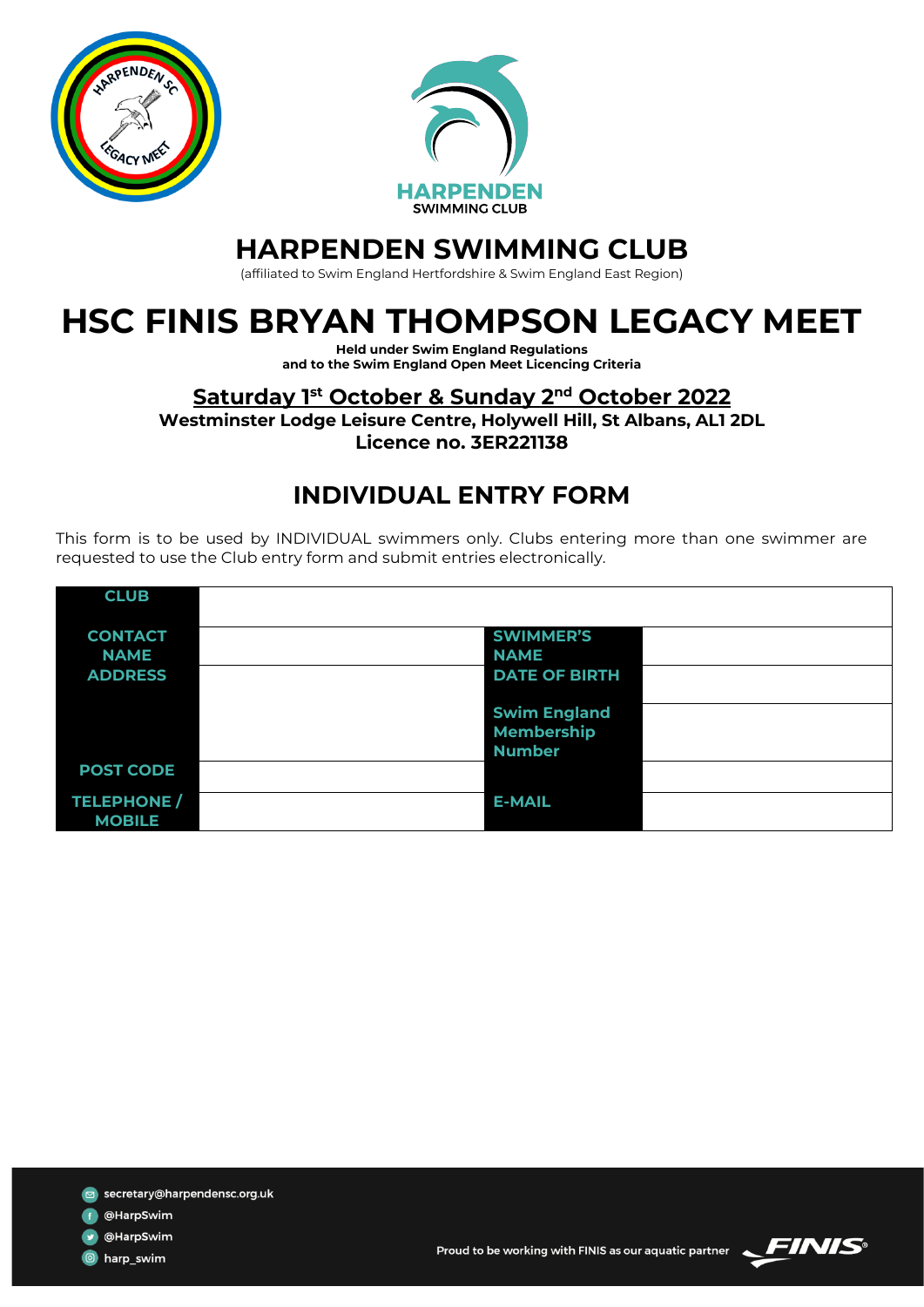

|                   | <b>Event</b> |               | <b>Submitted Time</b><br><b>Short Course</b> |
|-------------------|--------------|---------------|----------------------------------------------|
| <b>Event</b>      | <b>Male</b>  | <b>Female</b> | (see qualifying times)                       |
| 50m Freestyle     |              |               |                                              |
| 100m Freestyle    |              |               |                                              |
| 200m Freestyle    |              |               |                                              |
| 400m Freestyle    |              |               |                                              |
| 50m Backstroke    |              |               |                                              |
| 100m Backstroke   |              |               |                                              |
| 200m Backstroke   |              |               |                                              |
| 50m Breaststroke  |              |               |                                              |
| 100m Breaststroke |              |               |                                              |
| 200m Breaststroke |              |               |                                              |
| 50m Butterfly     |              |               |                                              |
| 100m Butterfly    |              |               |                                              |
| 200m Butterfly    |              |               |                                              |
| 100m IM           |              |               |                                              |
| 200m IM           |              |               |                                              |
| 400m IM           |              |               |                                              |

| Total Number of Entries @ £8.00 | Entries $\vert \text{ } \in$                          |  |
|---------------------------------|-------------------------------------------------------|--|
| <b>Total Remittance</b>         | CHEQUE / BACS * Delete as necessary $\vert \pm \vert$ |  |

Account No. **80429465** Sort Code **20-74-09** Reference **HSC Legacy <&Name>** Closing date for entries:

Payment by BACS to: **Harpenden Swimming Club Midnight Friday 9th September 2022** Any queries: **Email** [hscmeets@harpendensc.org.uk](mailto:hscmeets@harpendensc.org.uk)

secretary@harpendensc.org.uk

f @HarpSwim

OHarpSwim

**O** harp\_swim